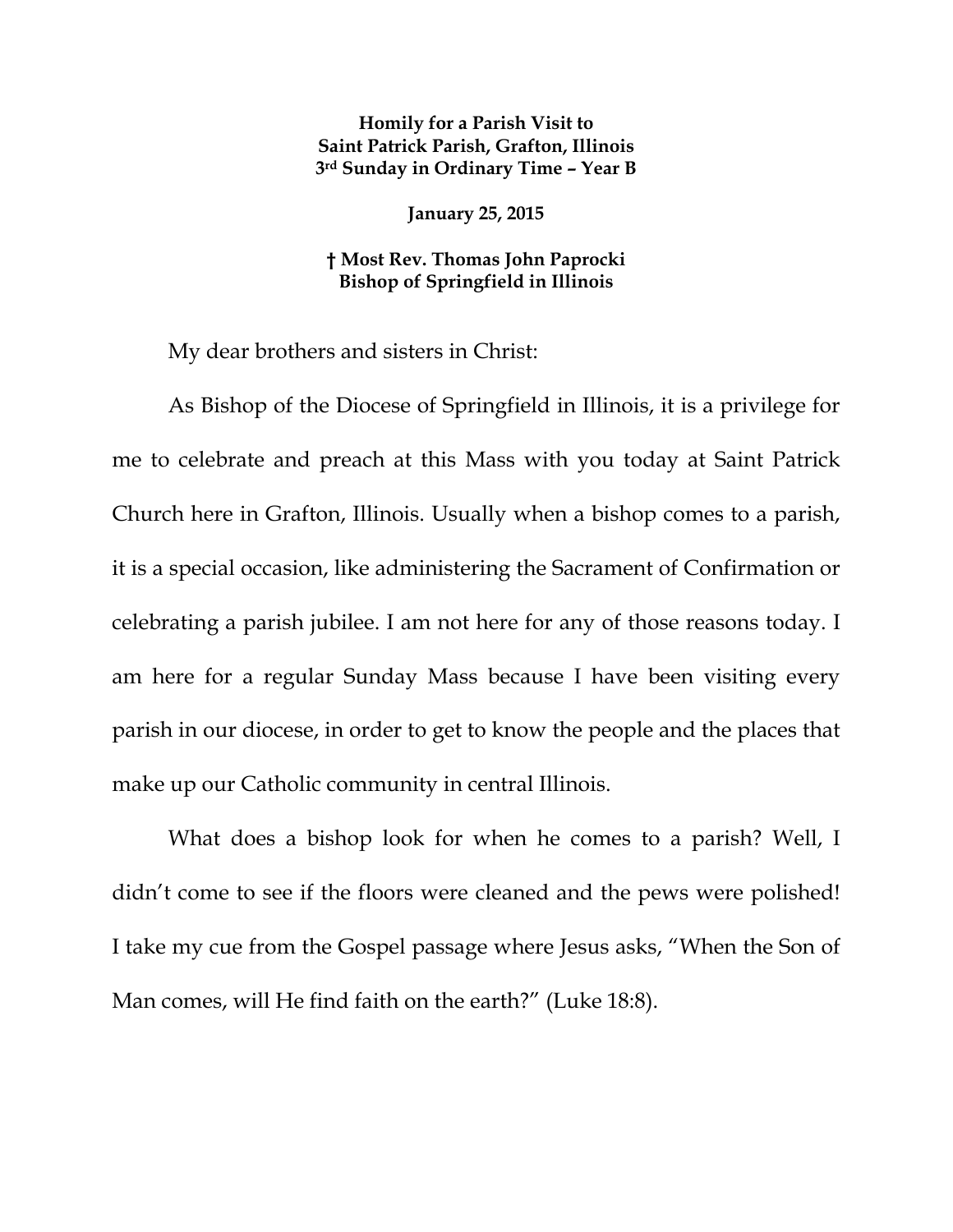First and foremost, when a bishop comes to a parish, he looks for the presence of the Catholic **faith**, to see whether it is strong and vibrant, whether it is growing, and if the conditions are present for its continued growth in the future. So it is good to see people of faith gathered here.

At the same time, a pastoral visit is not just a time for a bishop to see the parish, but also for the parish to see the bishop. The Church is all about relationships. As the three persons of the Trinity are an intimate communion of Father, Son and Spirit in relationship to each other, the Church exists as a communion in relationship to God and in relation to each other, the People of God, the Body of Christ. As a bishop, I have a special relationship with you, and you have a special relationship with me, and one of my roles is to bridge the relationship between you and the Pope and the rest of the universal Church, so that we may all be one in Christ's Body, into which we have been incorporated by the grace of Baptism.

Reflecting on today's readings from the Sacred Scriptures, I am reminded of an old story that recounts the training program of three demons who are apprentices to Satan himself. They each meet with the devil to complete their training, proposing ideas to wreak havoc in the lives of men and so turn them away from Christ.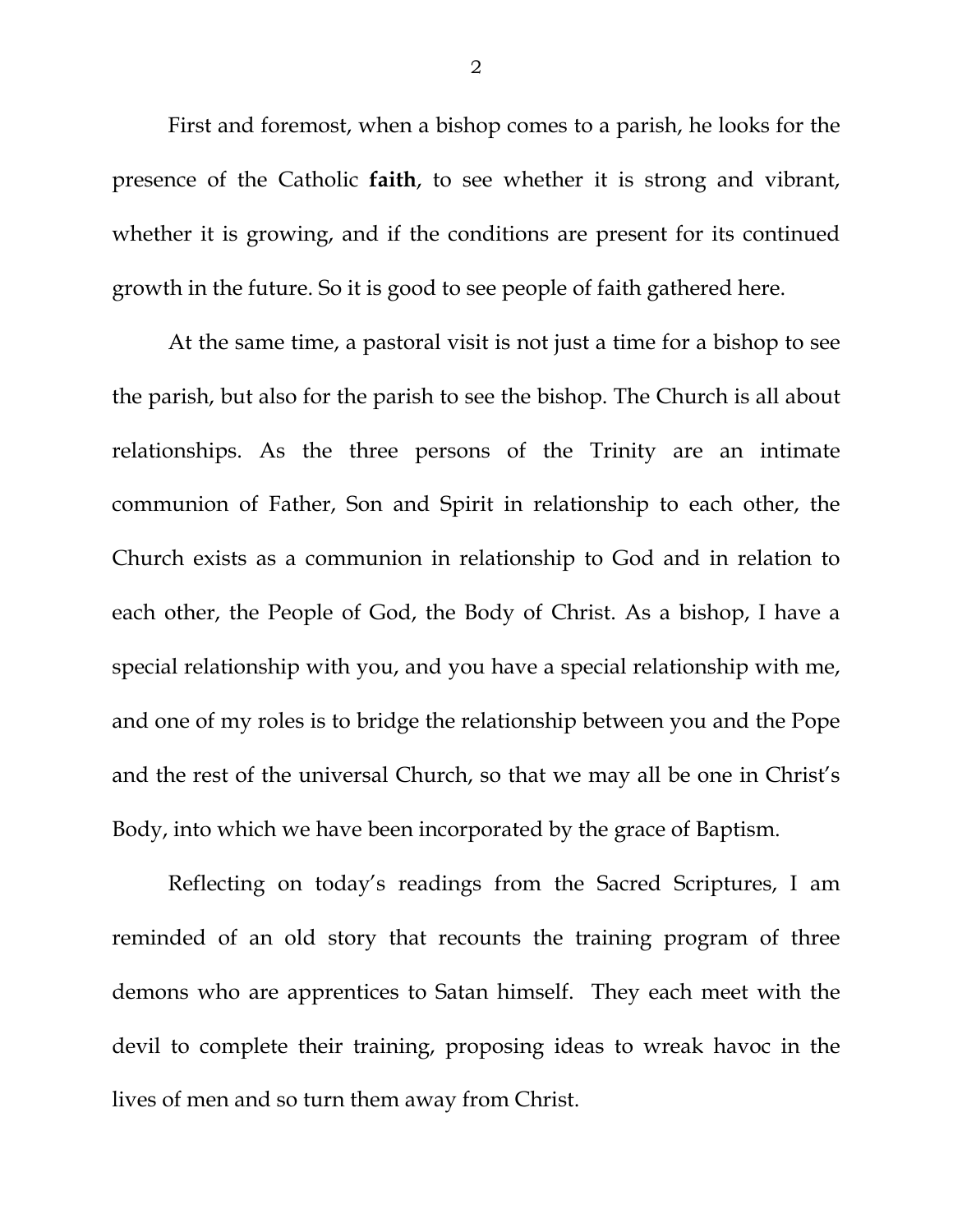The first demon proposes that he will convince people that there is no sin. The devil responds that, while it is a good idea, it will not work because people know the reality of sin from their experience of humanity. The second demon proposes that people be convinced that there is no hell. Once again, the devil rejects the idea, saying that the notion of judgment is deeply ingrained and that people would not buy the idea that there are no negative eternal consequences for what we do on this earth.

Finally, the third demon proposed that people be convinced that there is no hurry, that there is no need to inconvenience themselves at this moment with this or that aspect of living their faith, but that they can wait until another day. The devil responded by telling the apprentice that his plan was perfect. Convincing man of the fact that no real urgency is needed would give the devil and his minions plenty of time to have their way.

We can be assured that thinking that there is no big hurry in living our faith is a lie from the "father of lies" (John 8:44). We know this because our readings for today's Mass give us the exact opposite message. In our second reading, we hear St. Paul warn us that "the time is running out...for the world in its present form is passing away" (1 Cor 7:29, 31). We must

3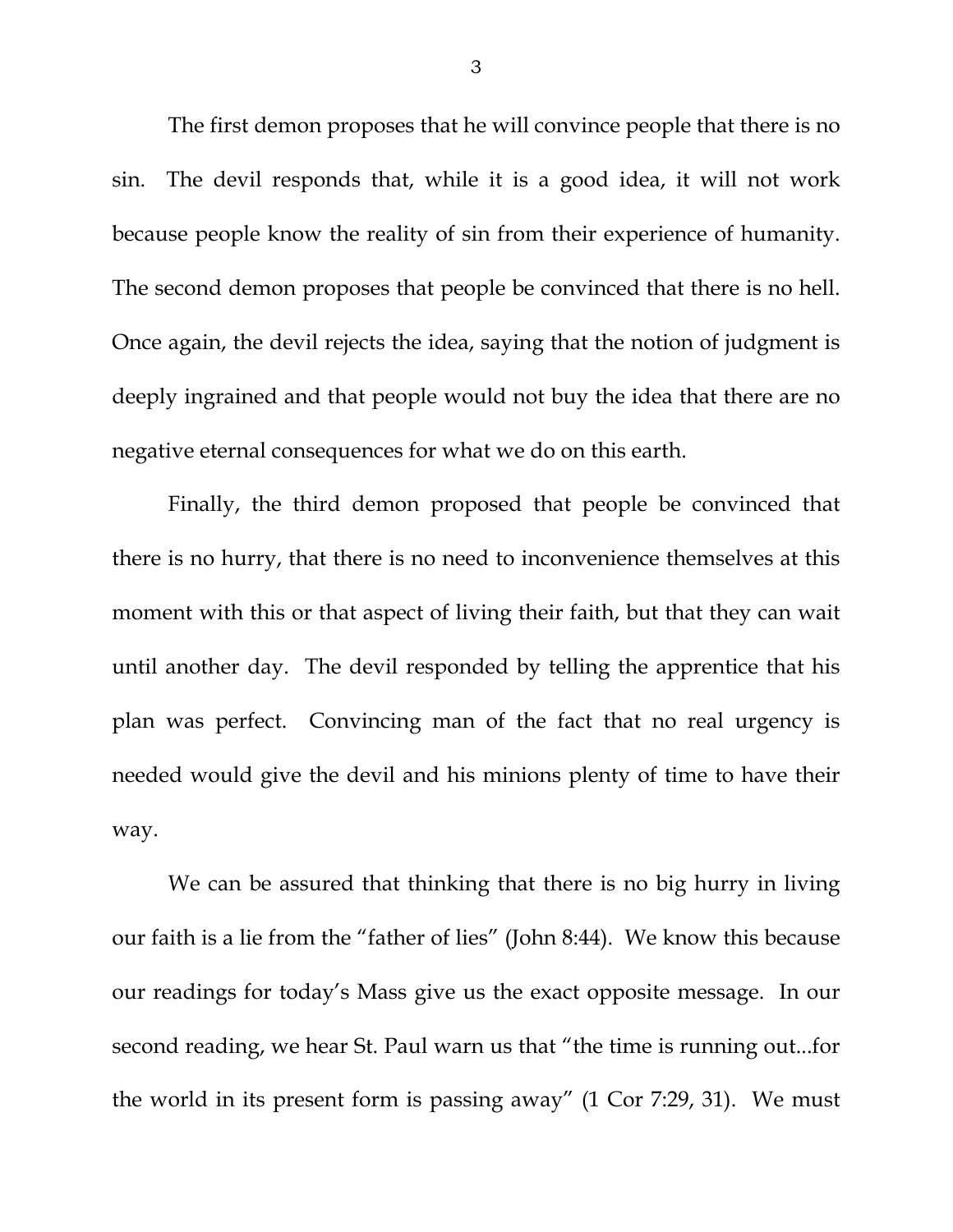not be tempted to think that we can put off to tomorrow what we should be taking care of today, especially as it concerns the obligations of living our Catholic faith in our daily lives.

In our first reading, we have the example of the people of Nineveh, who responded with great urgency after hearing the warning proclaimed by the Lord through His prophet Jonah. The thought of being destroyed frightened the people of the city and they immediately sought God's mercy, hoping that He would spare them from their punishment. Some would like to suggest that such tactics of being frightened into acting is somehow outdated and not in keeping with an image of Jesus that is nonthreatening.

Jesus speaks in several places about the reality of what will happen to those who reject Him and who choose to follow their own path. He speaks about eternal separation from Him in hell as a real possibility, a possibility that we can freely choose by how we live our lives. We should not dismiss those warnings of Jesus, for He provides them to us in the Gospels to urge us to repentance, conversion, and fidelity in living our lives as Catholics.

In a prayer vigil last year for victims of Mafia violence in Italy, Pope Francis made this urgent plea to members of the Mafia. He said: "[t]here is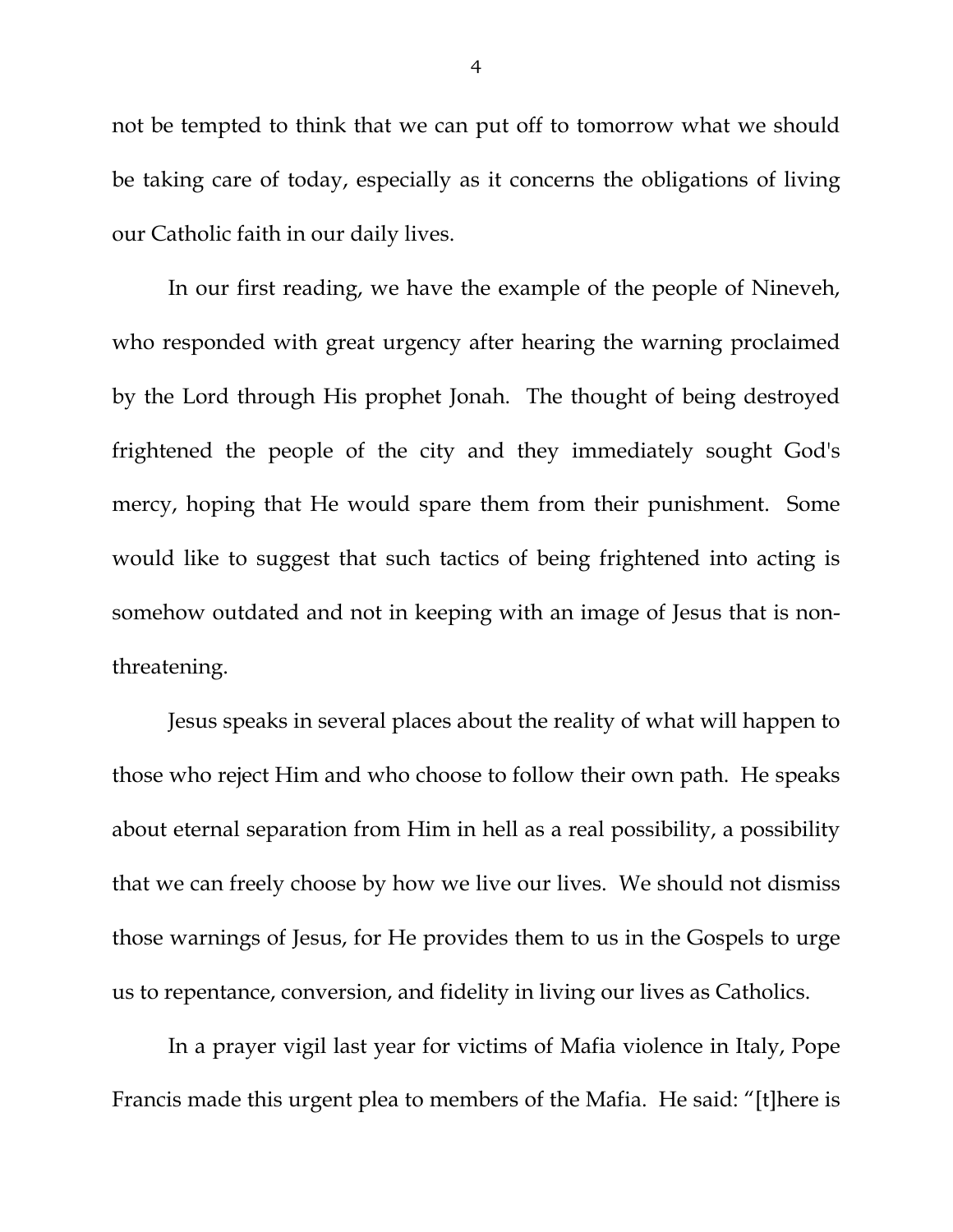still time not to end up in hell, which awaits you if you continue on this road."1 This is the case not just for the Mafia, but for all people who intentionally choose to reject Christ and His teachings. There is still time for us to improve in our journey with Him, but we cannot put it off, for we "do not know the day nor the hour" (Matthew 25:13) when the Lord will ask us to account for our actions, an accounting that will determine whether we spend the remainder of eternity with Him in Heaven or apart from Him in hell.

While fear of punishment is certainly one source of motivation for us not to delay our response to following Christ, it is not the only one, nor is it the most important. The stronger motivator for following Christ is love. This is at the heart of our understanding of the gift of the Holy Spirit known as the fear of the Lord. This fear is not so much one of punishment, but a fear of losing God who loves us and who wants us to experience that love. Our awareness and appreciation of that love grows the more we encounter Him in our lives.

We see this dynamic in the Gospel for today's Mass, where we hear St. Mark's account of the calling of the first disciples. Jesus invites them to follow Him. Notice how there was no delay in their response to Him as it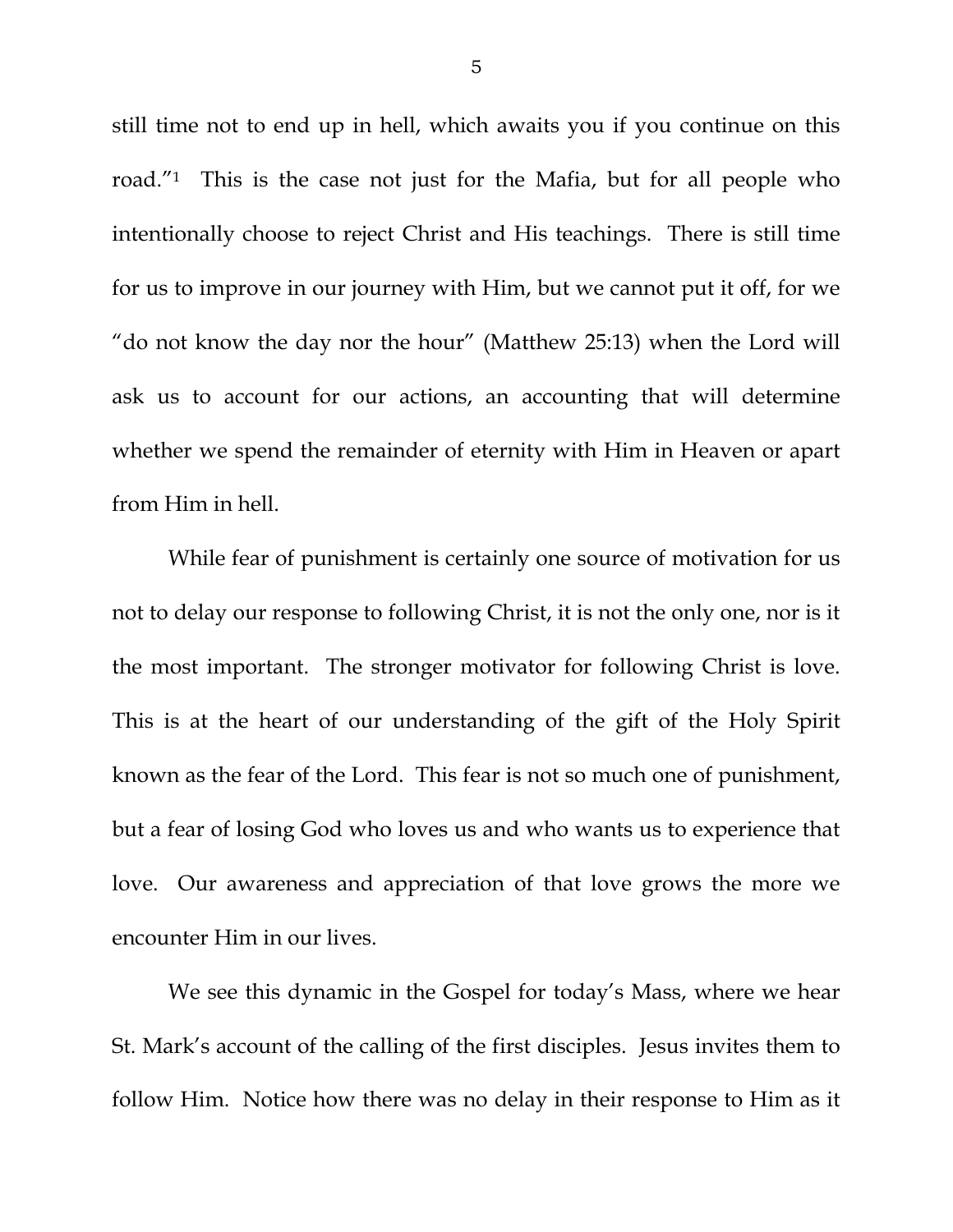says that they "abandoned their nets and followed Him" (Mark 1:18). Their encounter with the love of God in Christ Jesus had a profound impact on them, causing them to reorient their lives radically to follow Him. On the day of Pentecost, after receiving that love in an even deeper way through the outpouring of the Holy Spirit, the disciples did not delay in spreading the Good News and working for the building up of the Kingdom of God.

This is an important lesson for each of us. The Lord wants us to follow Him, just as with His first disciples. And while we do not encounter Him in the same way that they did, we do have the opportunity to encounter Him in an equally powerful way through the means that He has left us, namely the sacraments and the Sacred Scriptures. A life rooted in the regular reception of the sacraments, especially the Eucharist and Reconciliation, is a way of staying united to the love of Christ as He comes to dwell in us through the gift of grace. We are also drawn deeper into that love by encountering Him in the written Word of God, the Scriptures. By making ourselves familiar with Him in the Word, we come to know the wonderful story of His love for us and we are motivated to respond to that love with lives centered on Him and His Church.